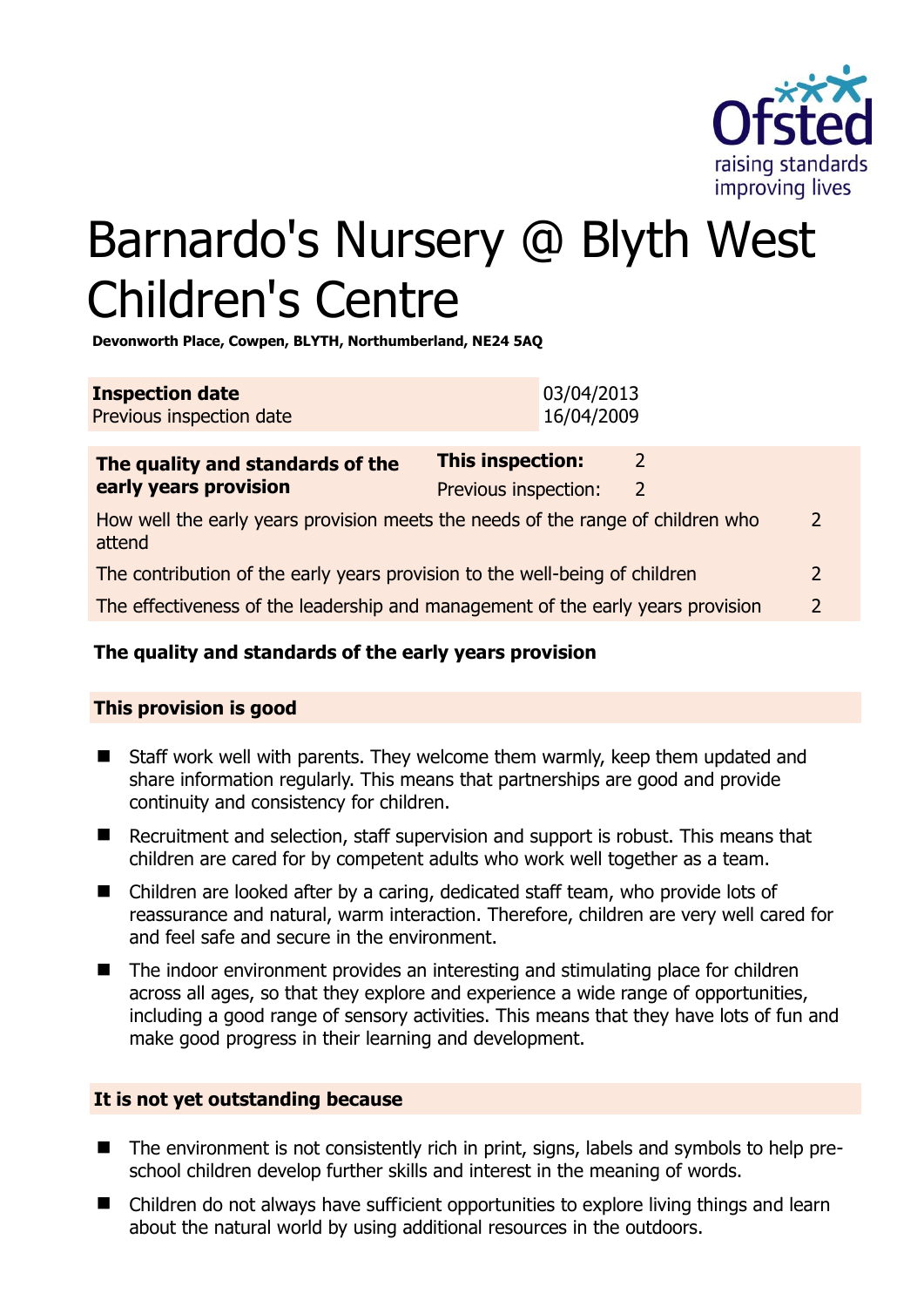# **Information about this inspection**

Inspections of registered early years provision are:

- $\bullet$  scheduled at least once in every inspection cycle the current cycle ends on 31 July 2016
- scheduled more frequently where Ofsted identifies a need to do so, for example where provision was previously judged inadequate
- **•** brought forward in the inspection cycle where Ofsted has received information that suggests the provision may not be meeting the legal requirements of the Early Years Foundation Stage or where assessment of the provision identifies a need for early inspection
- **Prioritised where we have received information that the provision is not meeting the** requirements of the Early Years Foundation Stage and which suggests children may not be safe
- scheduled at the completion of an investigation into failure to comply with the requirements of the Early Years Foundation Stage.

The provision is also registered on the voluntary and compulsory parts of the Childcare Register. This report includes a judgment about compliance with the requirements of that register.

# **Inspection activities**

- $\blacksquare$ The inspector observed activities in all rooms and the outdoor areas, spoke to staff, key workers and children.
- $\blacksquare$  The inspector held a meeting with the manager, deputy and registered individual.
- $\blacksquare$ The inspector took account of the verbal views of parents spoken to on the day, as well as written nursery reviews from parents.

The inspector observed routines, equipment and the environment and viewed a

■ sample of documentation including, children's learning journey records, policies and safety information within the rooms.

# **Inspector**

Shirley Peart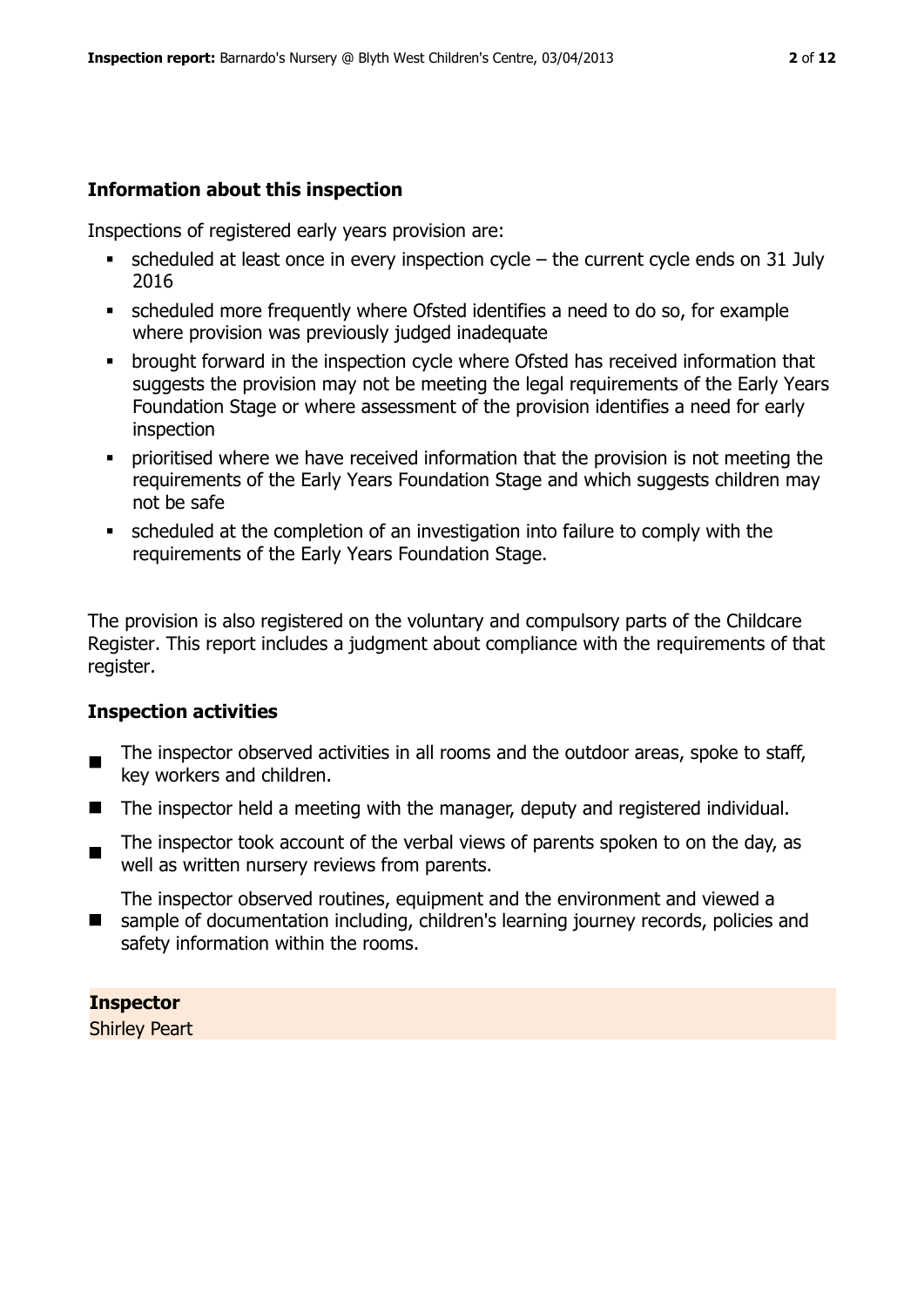#### **Full Report**

#### **Information about the setting**

Barnardo's Nursery @ Blyth West Children's Centre was registered in 2005 on the Early Years Register and the compulsory and voluntary parts of the Childcare Register. It is situated in a children's centre in Blyth, Northumberland and is managed by Barnardo's. The nursery serves the local area and is accessible to all children. It operates from three rooms and there are enclosed areas available for outdoor play.

The nursery employs 20 members of child care staff, which includes the manager and deputy. Of these, all hold appropriate early years qualifications at level 3 or above. There are two members of staff who hold Early Years Professional Status and the nursery receives regular input from a qualified teacher. The nursery opens Monday to Friday from 7.30am until 6pm for 51 weeks of the year, excluding Christmas week. Children attend for a variety of sessions. It works closely with a partner, term-time only nursery in Blyth Central. There are currently 101 children attending who are within the early years age group. The nursery provides funded early education for two-, three- and four-year-old children. It supports children with special educational needs and/or disabilities.

#### **What the setting needs to do to improve further**

#### **To further improve the quality of the early years provision the provider should:**

- develop the environment further so that it is richer in print, particularly in the preschool room, so that younger children's attention can be drawn to marks, signs and symbols and older pre-school children can enhance their skills in learning that words carry meaning
- enhance the use of the outdoors so that children have rich opportunities to investigate the natural world or observe things closely through a variety of means, such as using magnifiers and trowels and to help them learn to take care of living things, such as plants.

#### **Inspection judgements**

**How well the early years provision meets the needs of the range of children who attend**

Staff have a good understanding of how to use the Early Years Foundation Stage learning and development requirements in practice. Key persons have a very good understanding of where children are in their development, for example, they know when children are ready to move on in their learning and try new experiences. Therefore, they plan activities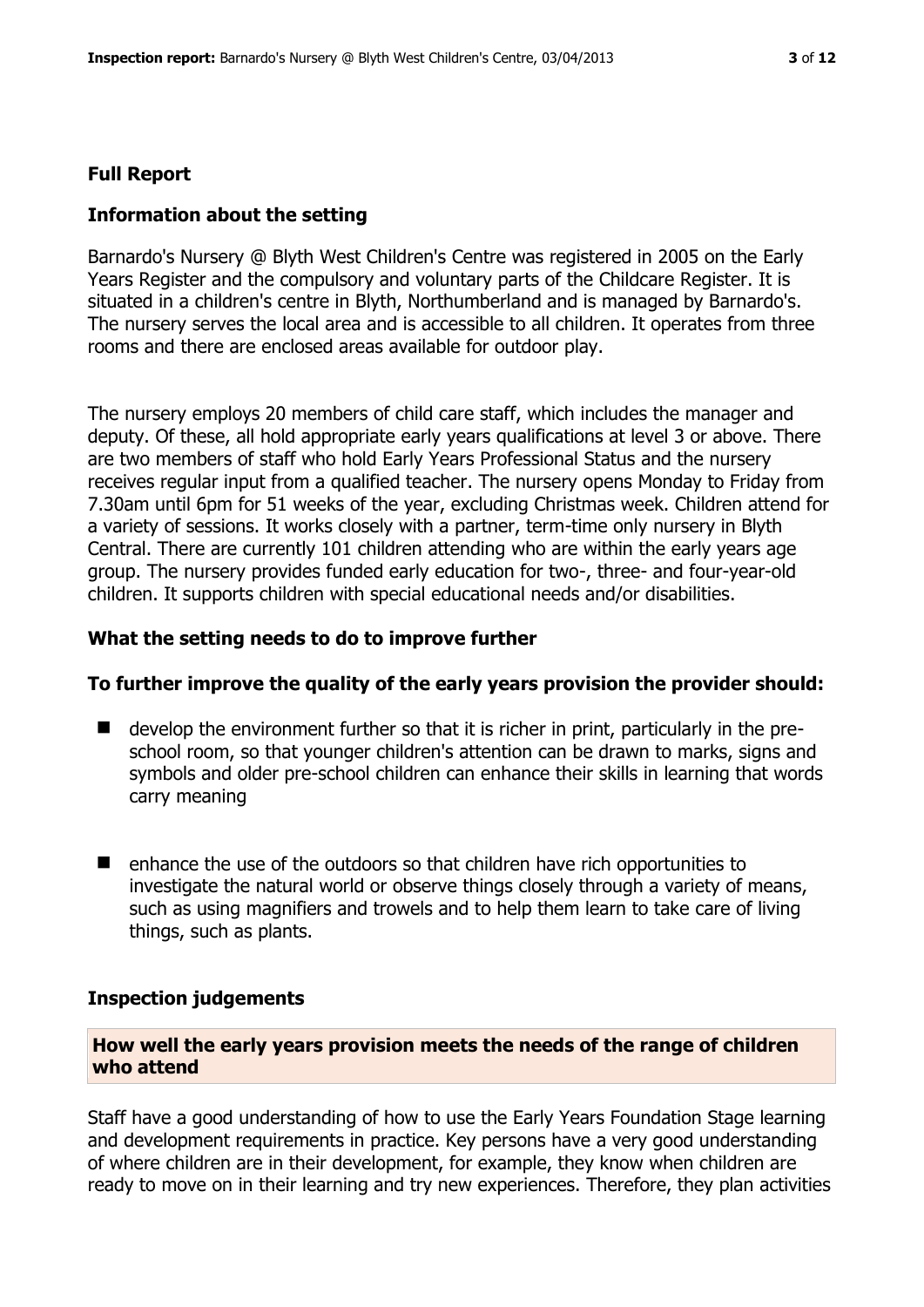that their key children are interested in and tailor adult-led activities to meet their individual learning needs. For example, to enhance toddlers speaking skills staff make regular statements during play to reflect what the children are doing, which reinforces and promotes their language development successfully. Staff support their key children with transitions, such as when they are ready to move into the next room. They plan this well in conjunction and discussion with parents. As children spend time together in the same rooms at the beginning and end of the day, this helps them to become familiar with new surroundings and staff. Children have short visits into their next room and, as well as discussing individual care and learning needs with new key person, staff also hand over a transition form. This covers health care, dietary requirements, likes, interests, learning and development. They also add any particular comments that are relevant to individual children, such as information from parents. This means that children's individual needs are well met and they are fully supported, which enables them to move on to the next stage in their learning.

All children have individual learning journey files, which are completed and monitored by their key person. These show lovely photographs and written observations of what children do and how they are making progress, linked to the prime and specific areas of learning. For example, through well-planned activities children learn about comparison as they choose the bigger or smaller toys from similar objects in a group. This promotes children's mathematical development very well through active learning experiences. By regularly observing children staff establish what children's interests are and build this into their planning. They also note where children may need further help and provide relevant opportunities during activities. For example, by helping children to develop and master cutting skills using scissors. Staff regularly discuss the children's well-being, learning and development during supervision sessions with a manager. This means that staff receive advice and guidance with planning to ensure that they are well supported to help their key children make further progress.

Parents are fully involved in their children's learning. Staff chat to parents daily to exchange information on the children's care and progress. Parents are also given learning journey sheets periodically to complete. Questions such as, 'where was I?', 'what was I doing?' and 'what did I like?' means that parents can provide further information to help staff gain a better idea of what children do and enjoy at home. The younger children also have special photograph books. Staff encourage parents to bring in photographs of themselves and their extended family, which are then made into books for the children to handle. This provides good talking points and helps children to settle as they see people and things that are familiar to them. Parents are also aware that they can see their children's learning journeys at any time and parents of the younger children receive their daily diary, which contains relevant information to ensure that they are kept well informed.

Toddlers are highly animated when they play outside with water and sand and staff offer lots of encouragement so that they are happy and eager to explore. Staff plan adult-led, sensory experiences very well for toddlers. They put different things into bowls such as jelly, cereal and blue sand, so that children experiment and explore with the different textures they feel. Children use these in different ways. For example, some toddlers are eager and boisterous and have lots of fun as they get messy and enjoy swishing the jelly and the cereal onto the floor. They tentatively explore with objects, such as spoons and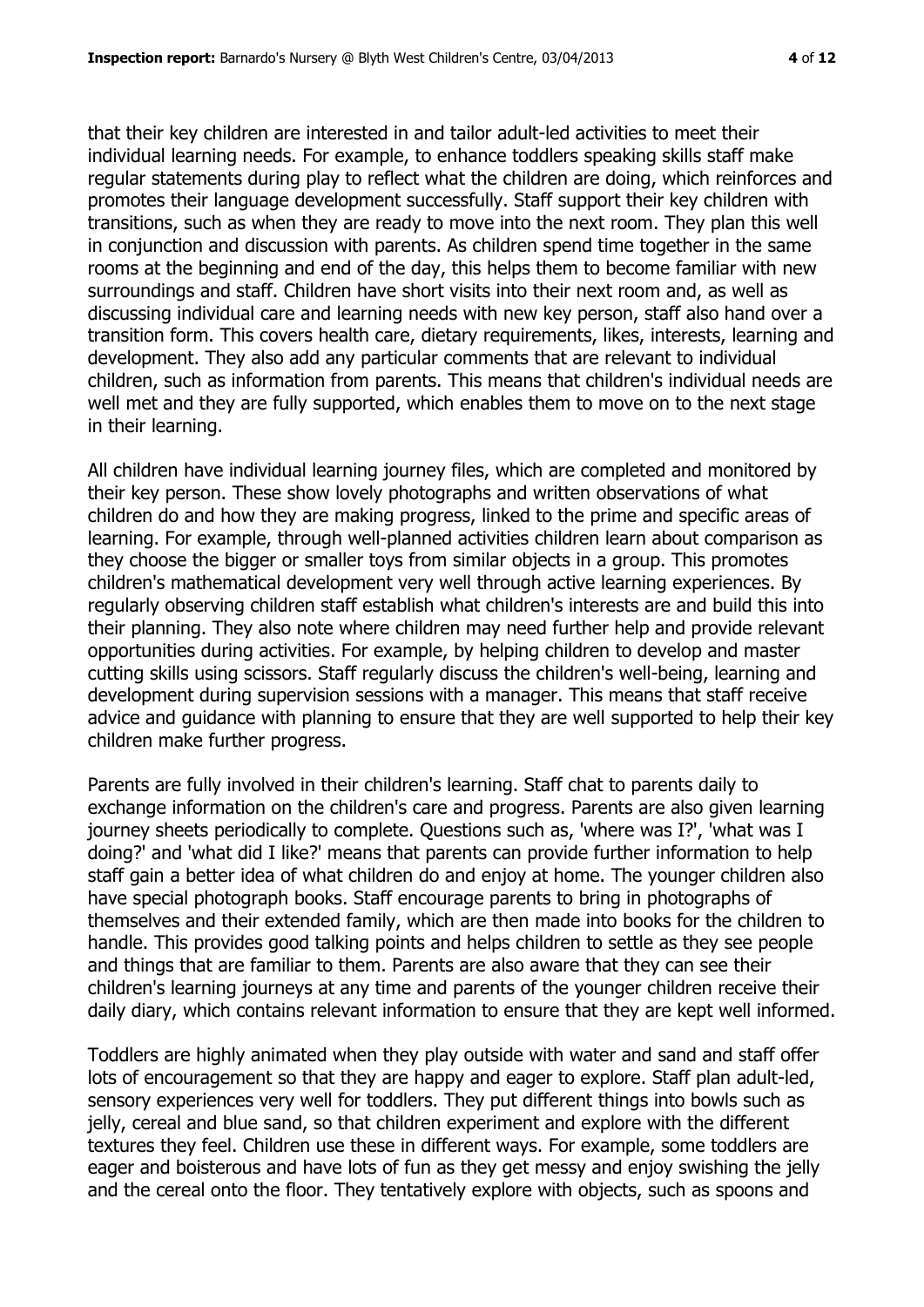others represent real life situations by feeding the teddy with jelly. This well thought out activity stimulates children's individual interests, so that they maintain focus on what they do and use materials in the way that they choose. Staff also support children well as they are very animated and excited. For example, they spontaneously sing, 'jelly on a plate' and use lots of simple words and phrases that helps to promote toddlers early communication and language skills very well.

Pre-school children are very happy and settled. They use technology competently and independently. For example, they love to walk around the room taking photographs with disposable cameras. They are articulate and chat confidently within the group and to their key person. They know the routines as they tell staff that they will be reading stories after lunch and state which book they will choose because it is their favourite. They are regularly encouraged to handle books by themselves, which promotes their literacy skills well. However, there is scope to extend signs, symbols, posters and printed words displayed at children's level to support their growing understanding that print carries meaning. Children talk to staff about what they have been playing with during the morning and make gestures to show how big they are getting. Staff show a genuine interest and involvement as they talk about significant events with the children that mean something to them. This promotes their confidence, social skills, language and communication development successfully and enables them to be ready for school.

#### **The contribution of the early years provision to the well-being of children**

Children play in three base rooms. These are furnished with good quality toys and equipment, which are age and stage appropriate. The baby room has a cosy area with fairy lights, comfortable cushions and draped voile. The pre-school room has recently been converted and merged into one larger room so that children have more space to move around and explore everything on offer. This also helps children with transitions to mainstream education as all early years provision in the area are large early years units.

The key person system works very well and ensures that children are supported and well cared for. A member of the management team always goes through the required and formal documentation and issues with parents when their children first start the nursery. The key person is then allocated quickly, which is often based on who a child naturally bonds with and prefers. The key person then gains more information from parents regarding children's needs, routines, meals, naps, allergies and interests. This means that the provision supports children with the transition from home to nursery well and meets their individual needs to provide continuity and consistency. Staff chat to parents on arrival and collection and show a genuine interest in them and their children. They hold lively, friendly conversations with parents and involve the children. For example, they ask what the children had for breakfast and how they are feeling. This ensures that parents feel involved and can share what they know about their children's personal care needs. Parents are successfully involved in the health and well-being of their children. For example, some parents attend 'baby massage' classes. This helps them to build relationships and receive hints and tips from well-qualified, knowledgeable staff.

All children are very happy and settled, including the very young children. They leave their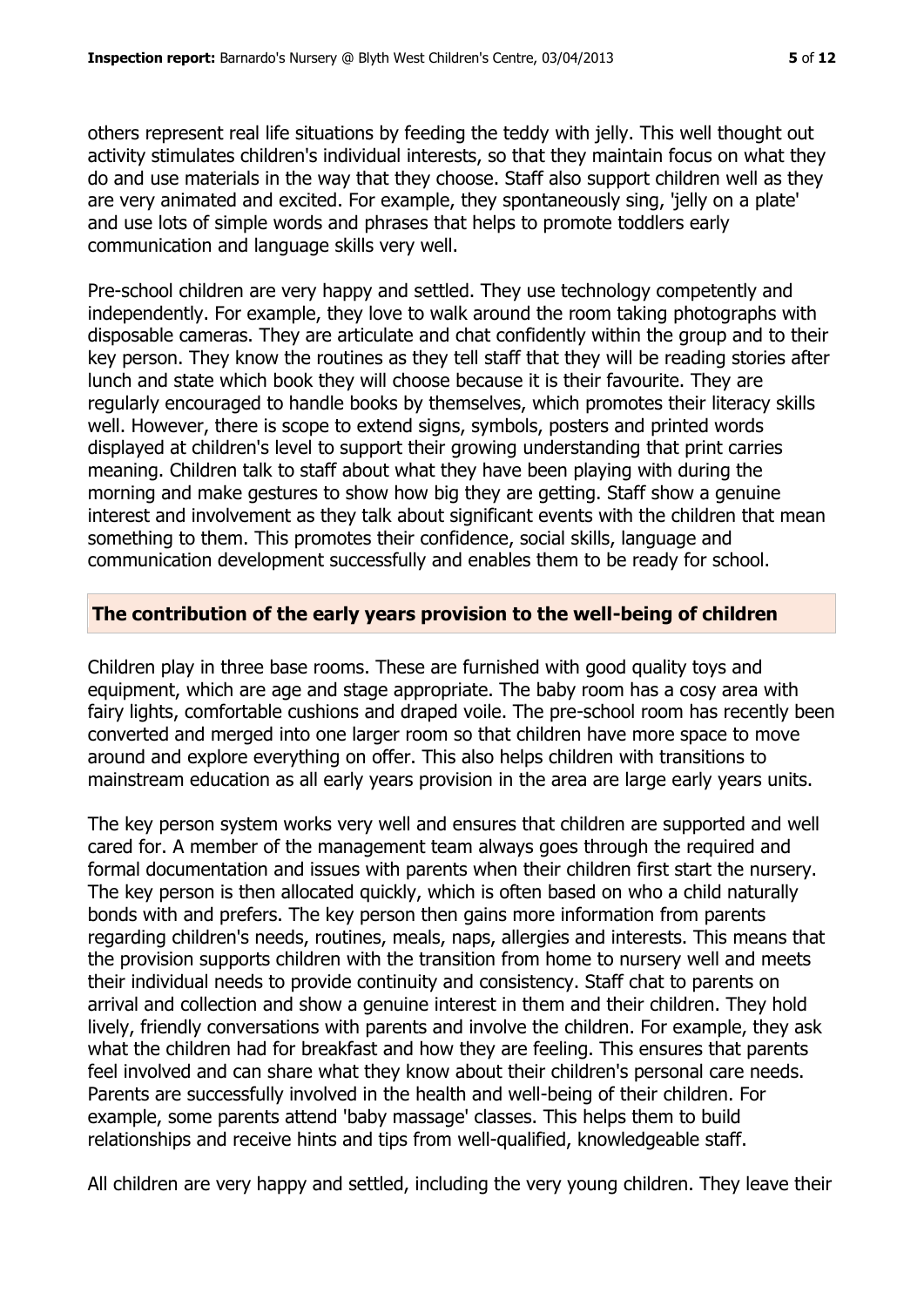parents easily on entry to the nursery and run to familiar staff with their arms up for cuddles. This shows that they cope very well with the move from home to nursery, which is due to the caring, nurturing and friendly staff team. Babies are quickly picked up if they become fractious. They receive warm, natural physical interaction, such as kisses and cuddles and verbal reassurance. Therefore, they snuggle into staff demonstrating that they feel safe and secure and their emotional needs are very well met.

Children benefit from being outdoors in the fresh air regularly. The pre-school children are encouraged to learn about the benefits of health and physical exercise as they do their 'warm up' actions before playing. Staff ask them if they can feel their heart beating faster and if they are getting out of breath. This helps children to learn about keeping healthy in a fun way. Younger children love to explore the natural materials outside in the small troughs, such as coloured sand, water, hay and animal figures and all children enjoy chasing bubbles. The experiences outdoors provided by staff are interesting and well thought out for the children to keep them motivated and engaged. However, some of the garden areas are still in development it means children do not have sufficient opportunities to explore living things and learn about the natural world. For example, there are currently no easily accessible magnifying glasses, trowels or other small tools and equipment to enable them to find bugs, dig in soil, plant and grow things.

Children learn about keeping safe. When the test for the fire alarm takes place staff in the baby room point to the flashing light so that children get used to the noise. Drills are also held regularly so that all children learn about safe practices. Staff regularly check the numbers of children in the rooms and outside and they are well supervised. An alarm goes off in the baby room regularly, which acts as a trigger to remind staff to check on sleeping babies. Children's behaviour is very good and staff are enthusiastic. They offer children lots of positive praise, which raises their self-esteem very well.

Younger children's hands are washed with individual flannels before and after eating and older children access the bathroom independently. Children wash and dry their hands and dispose of paper towels correctly, which shows that they are beginning to manage their own self-care well. They enjoy healthy snacks of fruit, bread sticks and milk and older children help to give out plates and cutlery when they are the 'special helper' for the day. Children independently help themselves to plates of food and return their utensils when finished. They clearly enjoy the social occasion over lunch time as they sit with their friends and staff and chat happily. Two-year-olds are encouraged to be independent as they make good attempts to put on the all-weather suits and wellingtons for outdoor play.

#### **The effectiveness of the leadership and management of the early years provision**

There have been some changes to the management and staffing structure within the nursery, which has a positive impact on children's care, learning and welfare. The management team have clear action plans in place, which ensures that the setting continues to improve and provides a safe environment for children. They identify priorities for improvement through regular team and management meetings, which often involve the early years qualified teacher who gives advice and guidance on children's learning.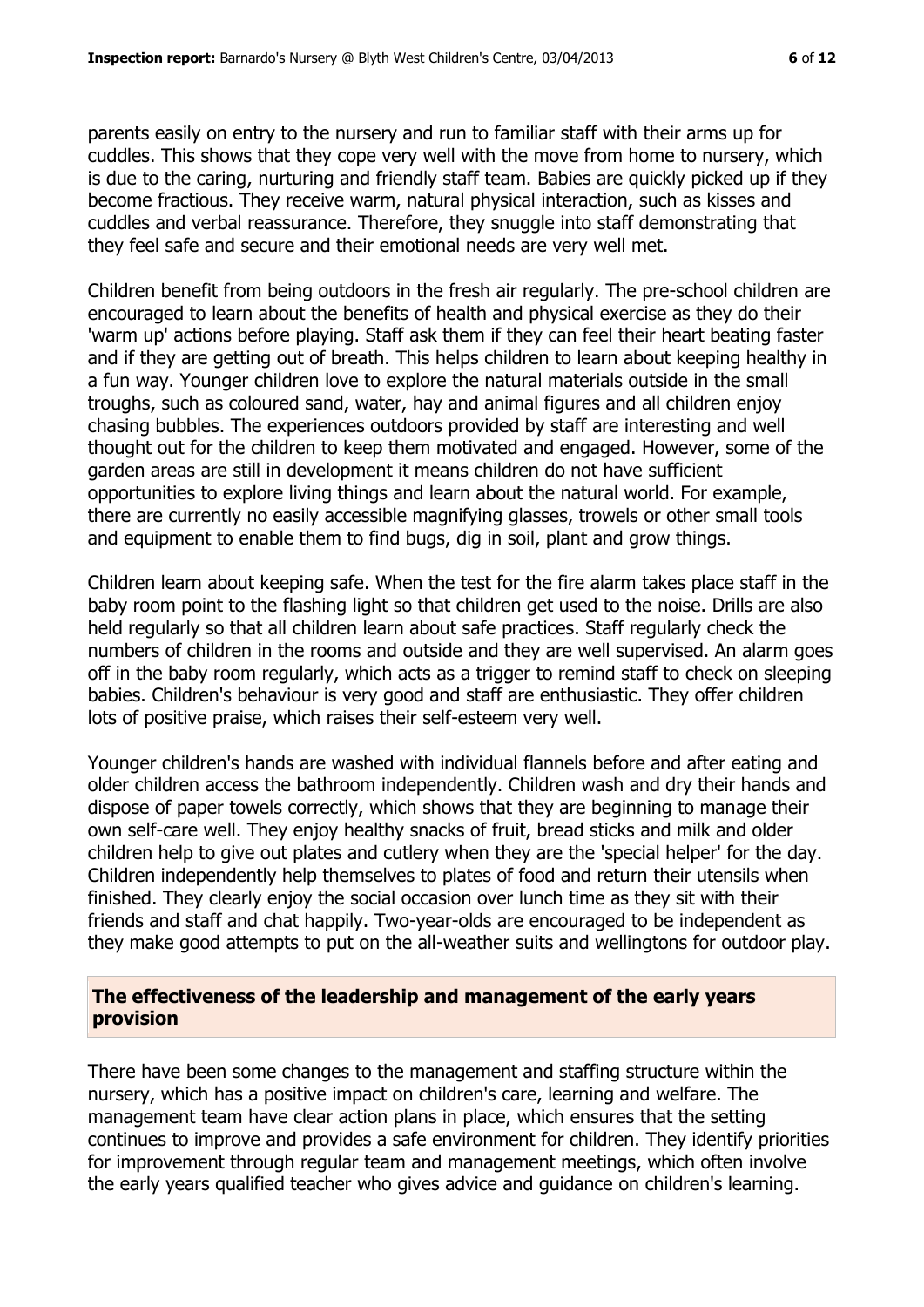The staff also discuss safety, hazards and cleanliness and agree on how this should be conducted in practice to promote children's welfare. They have addressed the recommendation from the last inspection to make sure that the outdoor environment offers children more freedom to be physically active and exuberant.

The management team ensure that the new Statutory Framework for the Early Years Foundation Stage is implemented very well in practice. They support the staff to carry out the progress check at age two. This is tailored to individual children and enables parents to be fully involved and to share what they know about their children's learning and development. Action plan documents show how current and future changes impact positively to benefit children's overall welfare, learning and development. Staff in the rooms are also fully involved in impending changes and give their views on how rooms should be set up to benefit the children. For example, they have identified making dressing-up outfits more accessible for two-year-olds and moving the creative/messy areas nearer to the bathroom so that children can easily access the wash basins.

Recruitment and selection procedures are robust. A human resources department also provides further safeguarding advice and guidance to the management team for all issues to do with staff employment. Thorough induction procedures, including a probationary period with clear targets to achieve ensure that new staff have a secure knowledge of their roles and responsibilities. They are supported well through induction, regular supervision and yearly appraisals. Staff access relevant training, which is based on their individual needs or what they are interested in. Management support staff well in their own professional development by facilitating access to higher level qualifications. This means children benefit from a suitable and well-qualified staff team who support their learning and development. The manager and deputy have a clear presence in the nursery rooms, which has a beneficial effect on staff as they know they are being supported. The deputy or the manager is always present at the beginning or at the end of the day. This means that a senior member of staff is always available for parents and staff to deal with any issues.

Parents are warmly welcomed by staff. They receive good information about the nursery and the wider Sure Start provision in the area, which enables them to become involved. Parents are pleased with the nursery and comments include, 'my child has come on excellent since coming to nursery, she really enjoys it here' and 'the nursery and staff are spot on.' They hold parents' meetings, invite them in for various sessions and provide relevant information. For example, notice boards are regularly up-dated and leaflets and newsletters are sent out to parents. This informs them of how they can become involved and how they can support their children's learning at home through suggested activities.

Children are effectively safeguarded. The manager and deputy have a clear understanding of their roles and responsibilities in child protection matters. They are also involved in the wider context. For example, they attend meetings about children and families to share information and make plans alongside parents to ensure that children thrive and are kept safe. Staff are also aware of what to do if they have concerns about a child's welfare or another staff member's practice. This means that reporting and recording systems are clear to ensure that children are well protected from harm. The dedicated special educational needs coordinator works well with other professionals, such as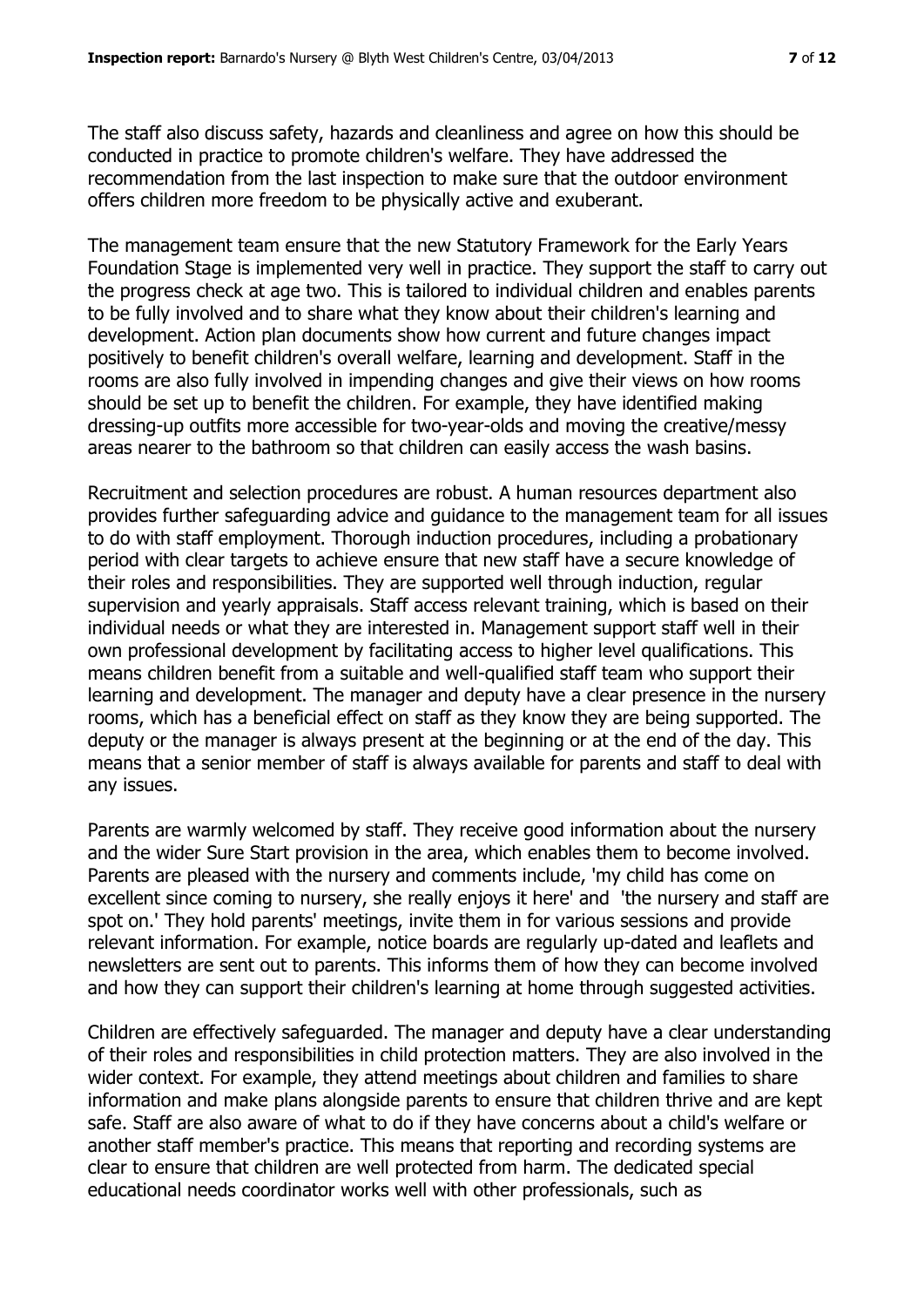physiotherapists, occupational therapists and health visitors. This means that adults share relevant information so that they can target support for children and families that need it.

# **The Childcare Register**

| The requirements for the compulsory part of the Childcare Register are | <b>Met</b> |
|------------------------------------------------------------------------|------------|
| The requirements for the voluntary part of the Childcare Register are  | Met        |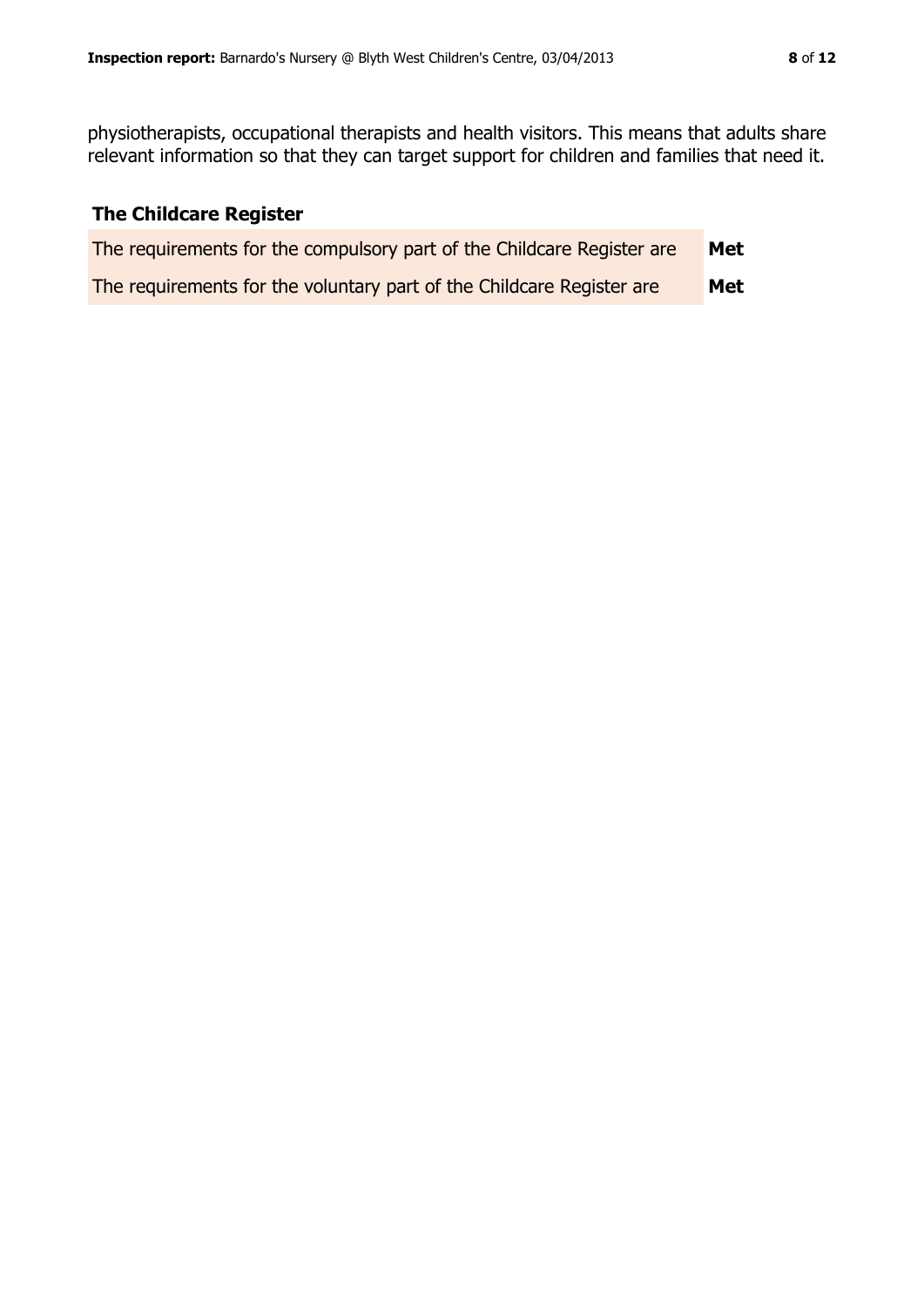# **What inspection judgements mean**

# **Registered early years provision**

| Grade   | <b>Judgement</b> | <b>Description</b>                                                                                                                                                                                                                                                                                                                                                                 |
|---------|------------------|------------------------------------------------------------------------------------------------------------------------------------------------------------------------------------------------------------------------------------------------------------------------------------------------------------------------------------------------------------------------------------|
| Grade 1 | Outstanding      | Outstanding provision is highly effective in meeting the needs<br>of all children exceptionally well. This ensures that children are<br>very well prepared for the next stage of their learning.                                                                                                                                                                                   |
| Grade 2 | Good             | Good provision is effective in delivering provision that meets<br>the needs of all children well. This ensures children are ready<br>for the next stage of their learning.                                                                                                                                                                                                         |
| Grade 3 | Satisfactory     | Satisfactory provision is performing less well than expectations<br>in one or more of the key areas. It requires improvement in<br>order to be good.                                                                                                                                                                                                                               |
| Grade 4 | Inadequate       | Provision that is inadequate requires significant improvement<br>and/or enforcement action. The provision is failing to give<br>children an acceptable standard of early years education and/or<br>is not meeting the safeguarding and welfare requirements of<br>the Early Years Foundation Stage. It will be inspected again<br>within 12 months of the date of this inspection. |
| Met     |                  | The provision has no children on roll. The inspection judgement<br>is that the provider continues to meet the requirements for<br>registration.                                                                                                                                                                                                                                    |
| Not met |                  | The provision has no children on roll. The inspection judgement<br>is that the provider does not meet the requirements for<br>registration.                                                                                                                                                                                                                                        |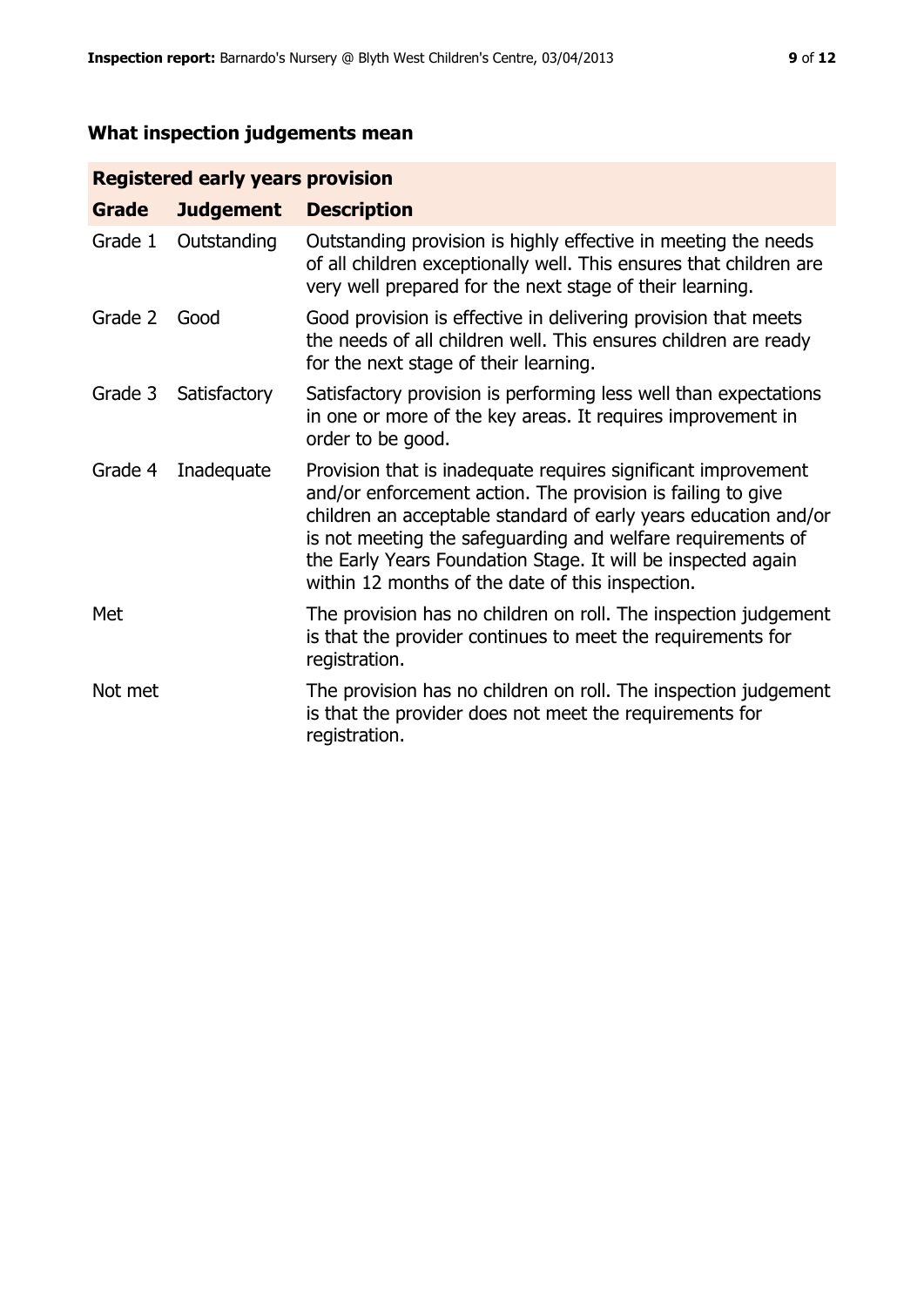#### **Inspection**

This inspection was carried out by Ofsted under sections 49 and 50 of the Childcare Act 2006 on the quality and standards of provision that is registered on the Early Years Register. The registered person must ensure that this provision complies with the statutory framework for children's learning, development and care, known as the Early Years Foundation Stage.

# **Setting details**

| Unique reference number           | EY315732                 |
|-----------------------------------|--------------------------|
| <b>Local authority</b>            | Northumberland           |
| <b>Inspection number</b>          | 908531                   |
| <b>Type of provision</b>          |                          |
| <b>Registration category</b>      | Childcare - Non-Domestic |
| Age range of children             | $0 - 17$                 |
| <b>Total number of places</b>     | 56                       |
| <b>Number of children on roll</b> | 101                      |
| <b>Name of provider</b>           | Barnardo's               |
| Date of previous inspection       | 16/04/2009               |
| <b>Telephone number</b>           | 01670 541150             |

Any complaints about the inspection or the report should be made following the procedures set out in the guidance *'Complaints procedure: raising concerns and making complaints* about Ofsted', which is available from Ofsted's website: www.ofsted.gov.uk. If you would like Ofsted to send you a copy of the guidance, please telephone 0300 123 4234, or email enquiries@ofsted.gov.uk.

# **Type of provision**

For the purposes of this inspection the following definitions apply:

Full-time provision is that which operates for more than three hours. These are usually known as nurseries, nursery schools and pre-schools and must deliver the Early Years Foundation Stage. They are registered on the Early Years Register and pay the higher fee for registration.

Sessional provision operates for more than two hours but does not exceed three hours in any one day. These are usually known as pre-schools, kindergartens or nursery schools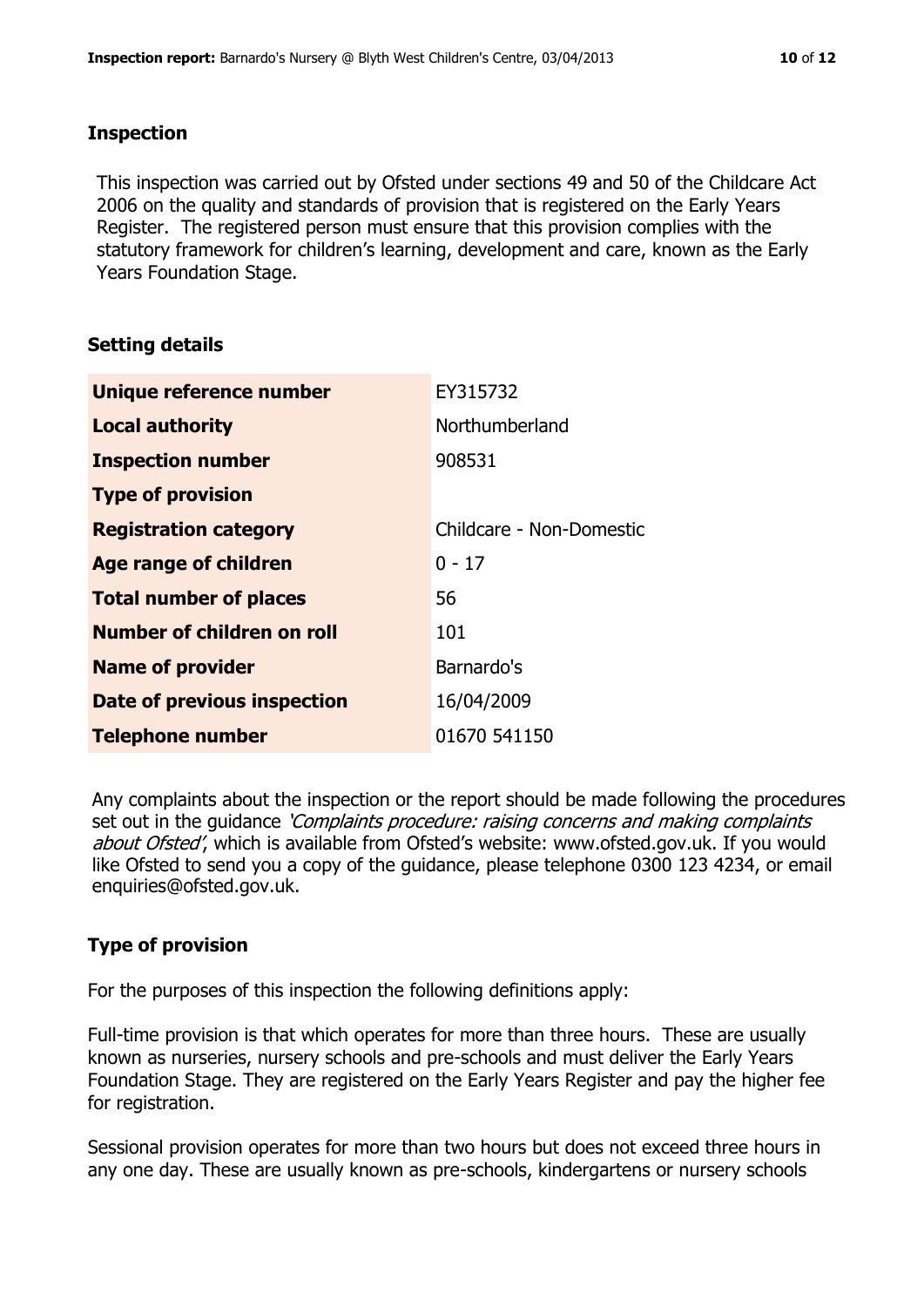and must deliver the Early Years Foundation Stage. They are registered on the Early Years Register and pay the lower fee for registration.

Childminders care for one or more children where individual children attend for a period of more than two hours in any one day. They operate from domestic premises, which are usually the childminder's own home. They are registered on the Early Years Register and must deliver the Early Years Foundation Stage.

Out of school provision may be sessional or full-time provision and is delivered before or after school and/or in the summer holidays. They are registered on the Early Years Register and must deliver the Early Years Foundation Stage. Where children receive their Early Years Foundation Stage in school these providers do not have to deliver the learning and development requirements in full but should complement the experiences children receive in school.